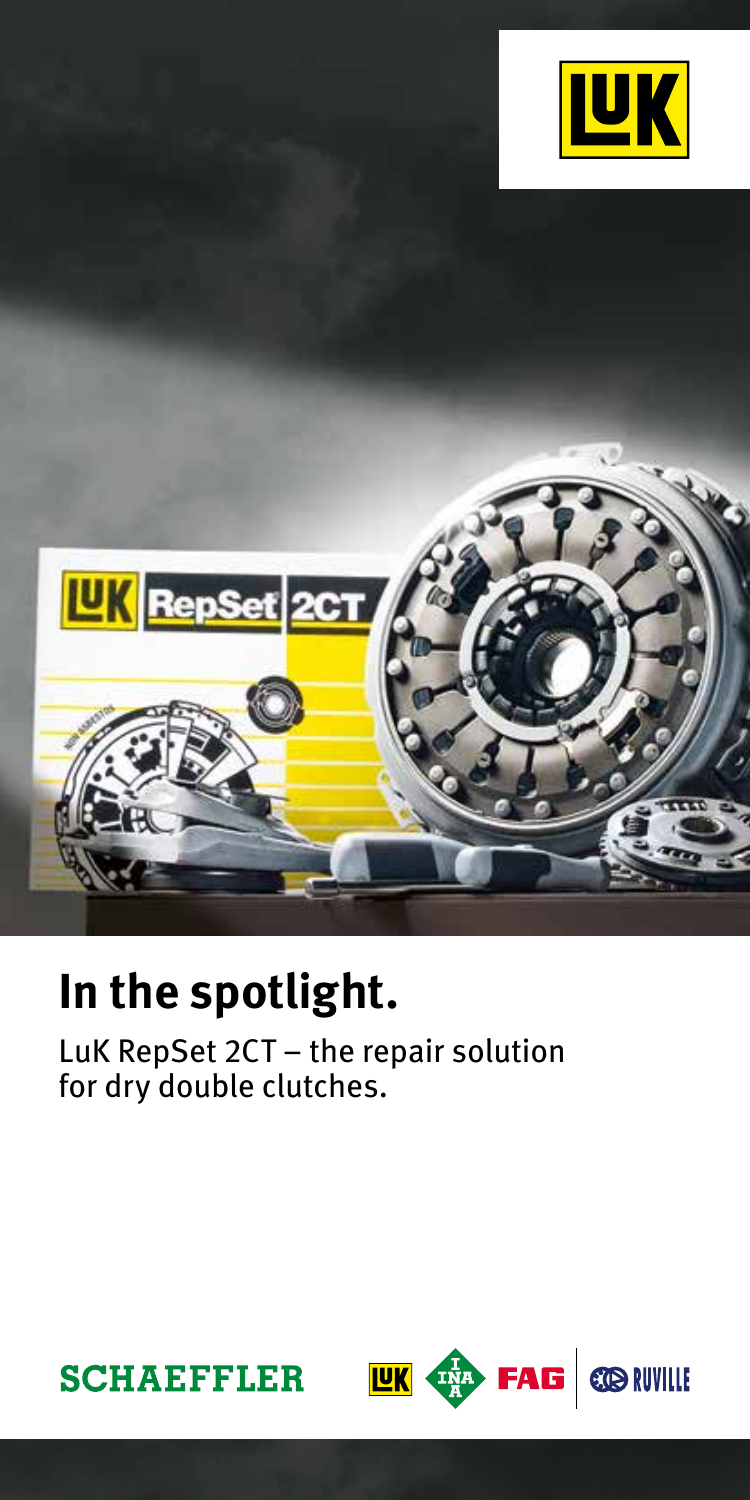## **Unique worldwide clutch competence.**

LuK, a company rich in tradition, has been active in the clutch market as an original equipment supplier to almost all automobile manufacturers for over 50 years. With a comprehensive systematic approach, the original equipment product portfolio stretches from the clutch to the dual mass flywheel and all its corresponding hydraulic components.

For garages a clutch repair is daily business. It must be done quickly and without complications. LuK offers optimal spare parts and repair solutions. Clutch disc, pressure plate, release bearing, and all other peripheral clutch parts or one complete repair solution in a box.The LuK RepSet family includes everything required for an easy, value-retaining repair.

### **Innovation from LuK: the dry double clutch.**

**The objective:** more comfort when de-clutching and accelerating with reduced fuel consumption.

**The solution:** dry double clutch technology was developed by LuK and put into production in 2008. The dry double clutch consists of two partial clutches and the corresponding actuating elements that operate one manual gearbox. It combines the comfort of an automatic with the dynamic sports feeling and effectiveness of a manual gearbox.

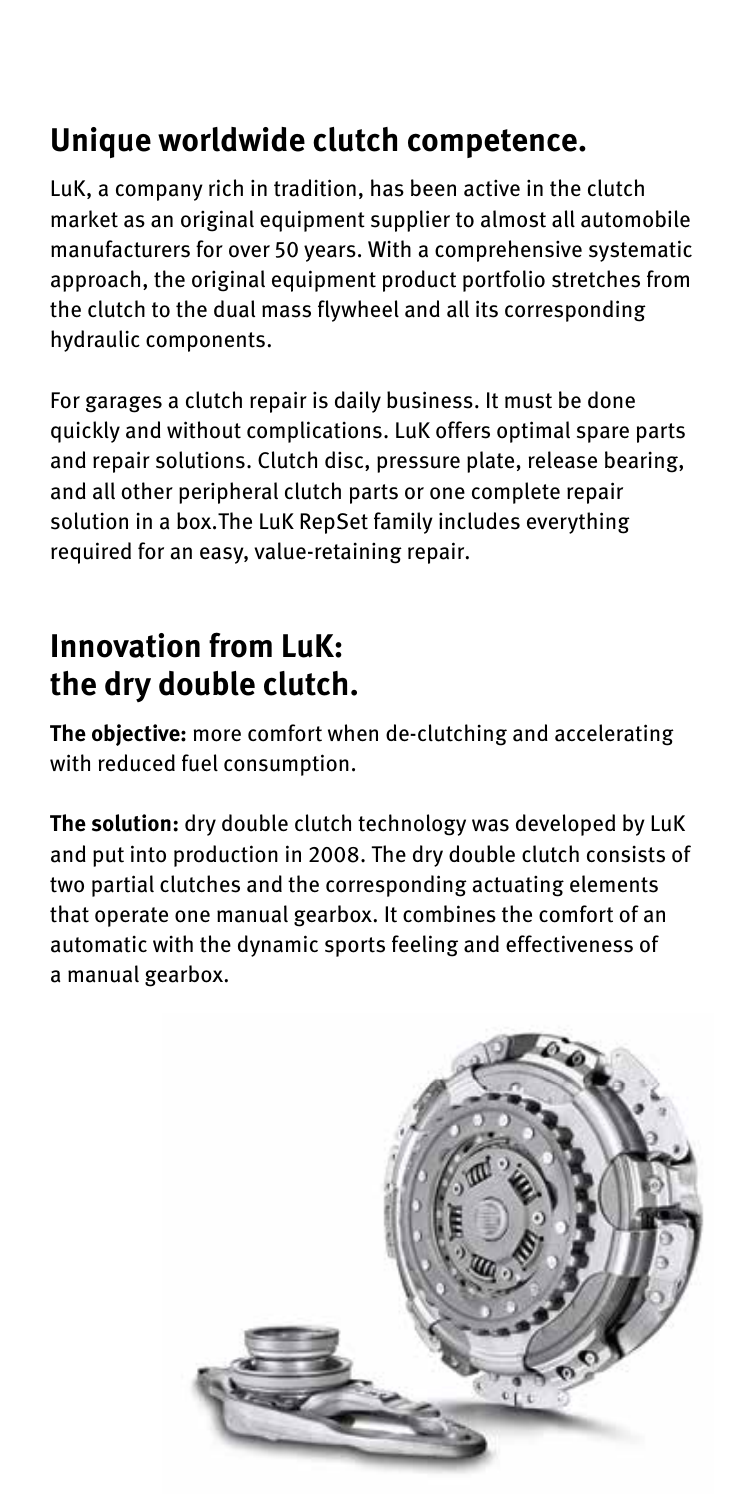### **The repair solution: a unique repair solution from LuK.**

The dry double clutch, like the standard clutch, is a classical wearing part. Its replacement, however, is more demanding and complex. We do not leave you alone with this challenge, but give our total support with a unique repair solution including all the parts needed for assembly and fitting, the correct special tools, an excellent training program, and all relevant information materials.

#### **Our idea of a happy ending with system – in theory and in practice.**

**A huge potential:** The dry double clutch technology is being increasingly used by more and more vehicle manufacturers who guarantee their customers a balance between regular driving and a sports feeling. There is a growing market with a huge potential.

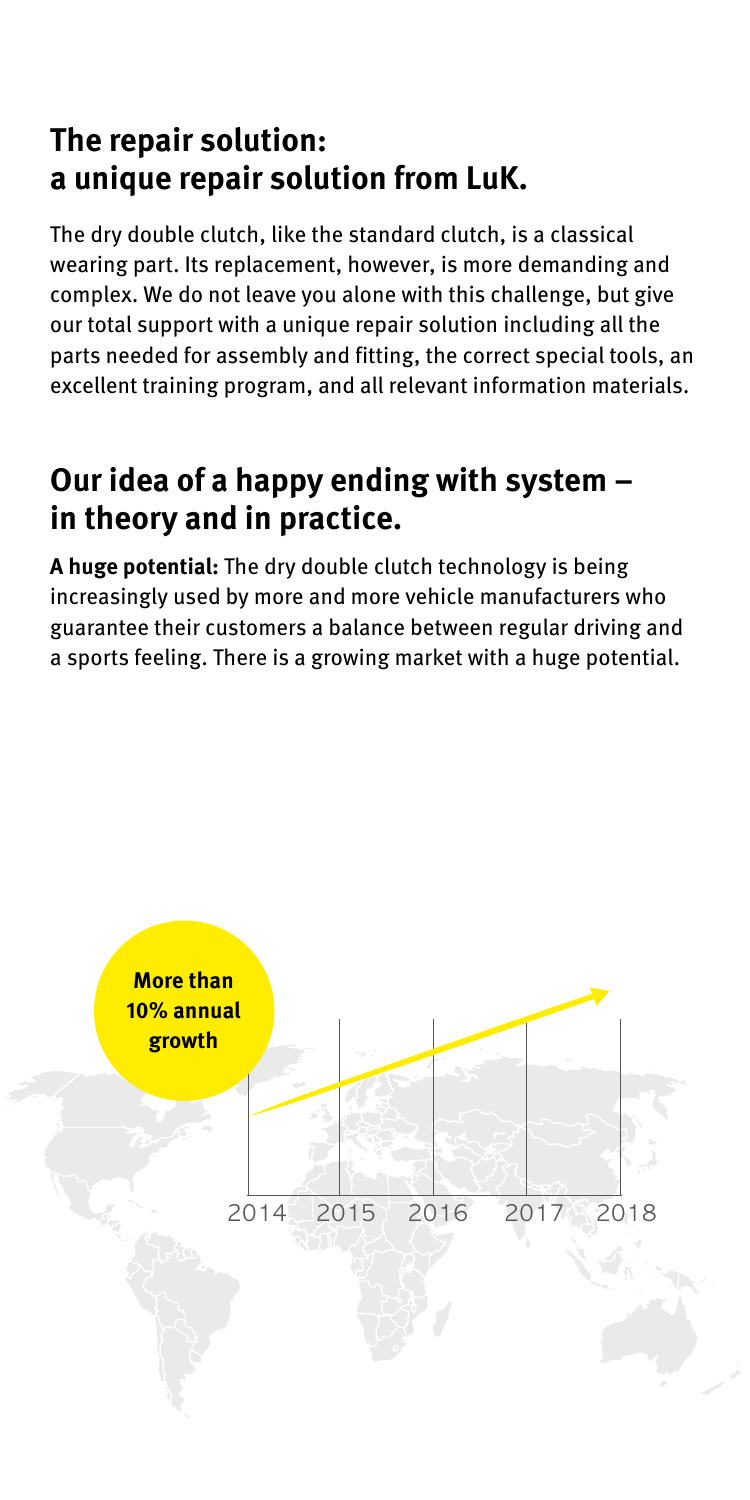### **LuK RepSet 2CT: systematic repair solution.**

We support you in theory and practice:

- Detailed product information from the technology and its function to solid assistance for the repair
- Intensive training program from experienced master mechanics
- Perfectly matched special tools for the entire repair: from damage diagnosis to dismantling and refitting and returning to service life

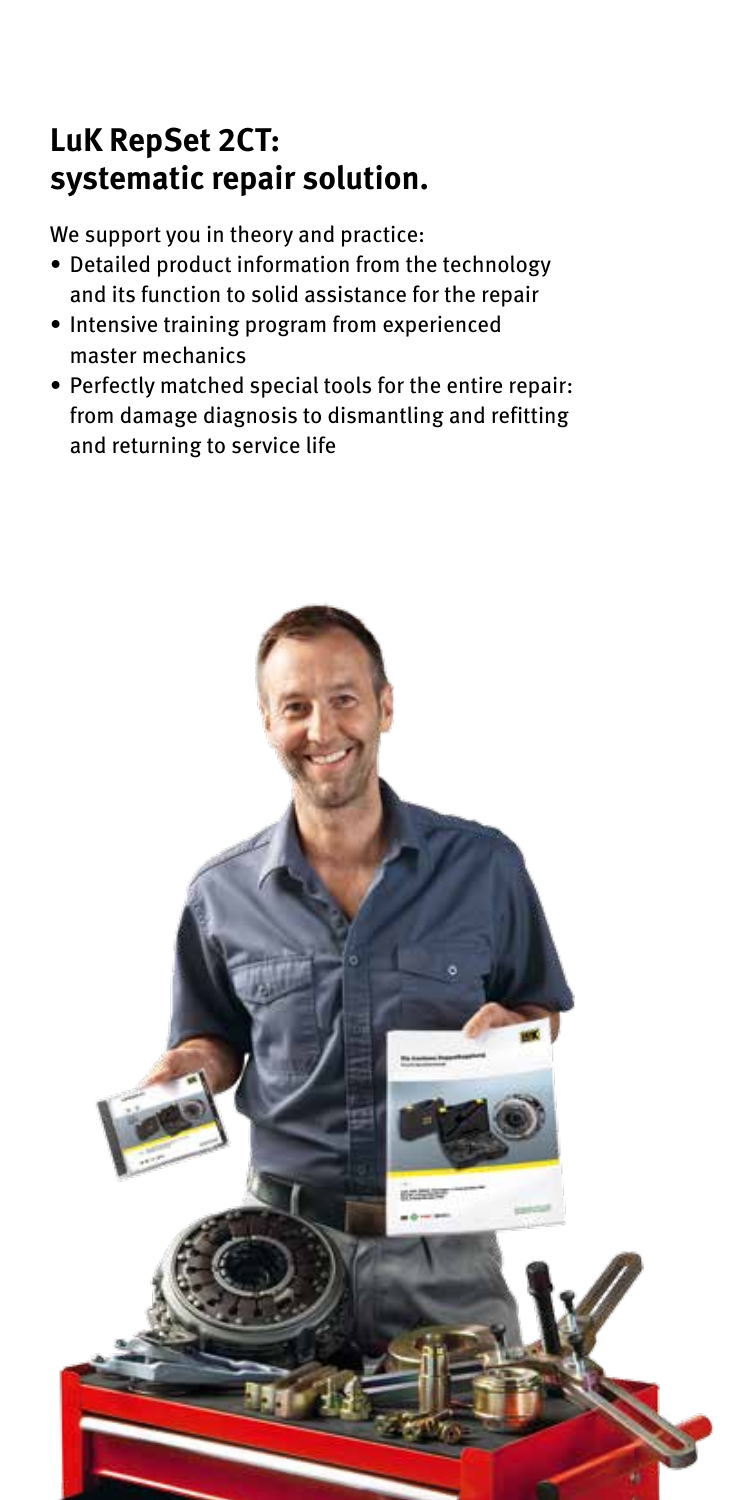### **The advantages of the LuK RepSet 2CT:**

- The best and unique OEM quality
- The only repair solution of its kind in the aftermarket
- Integrated systematic approach
- Including all the required parts